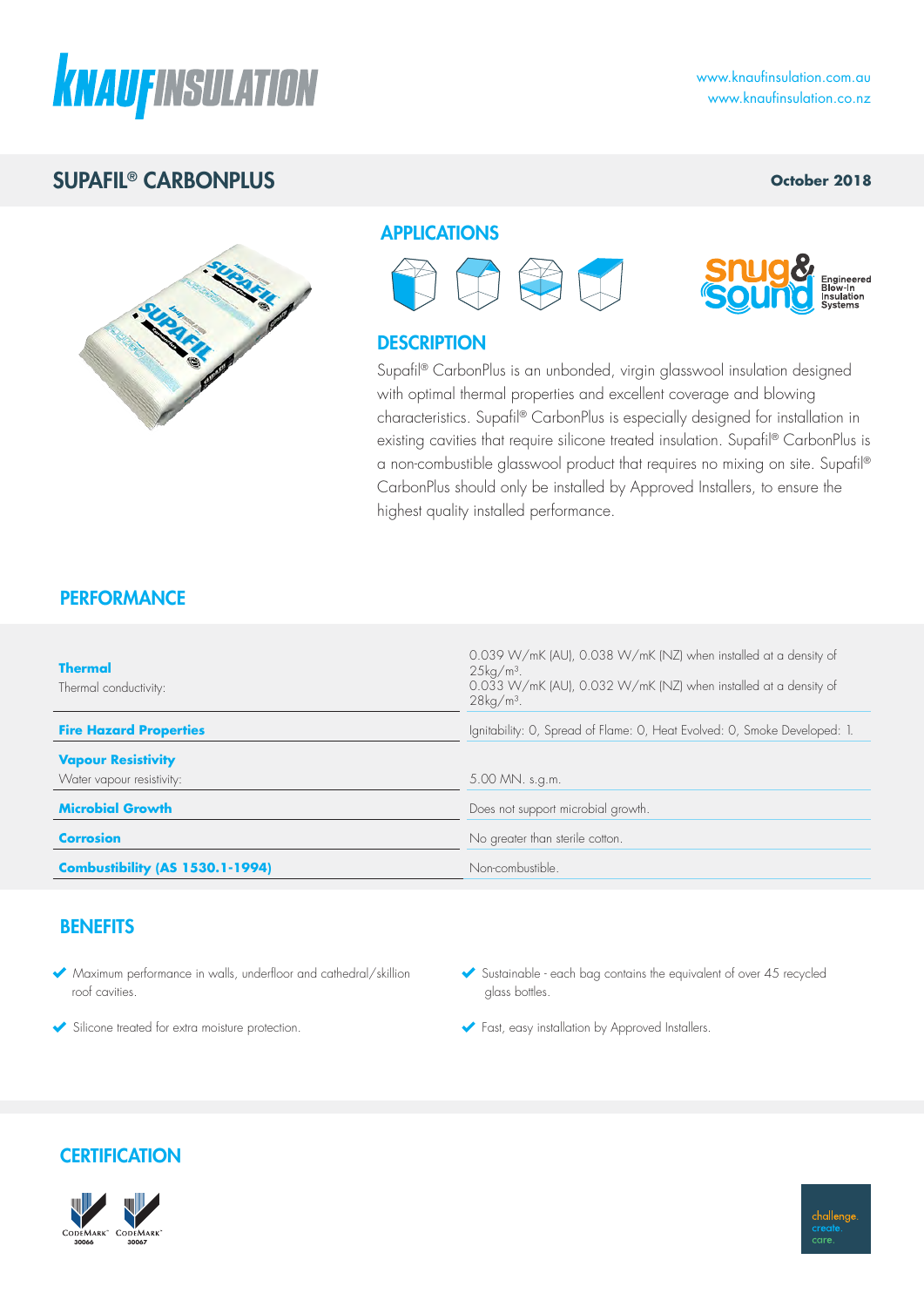

# **SUPAFIL® CARBONPLUS CONSULS October 2018**

### ADDITIONAL INFORMATION

#### **Specification Guide**

The cavity wall insulation shall be Supafil® CarbonPlus 0.038 W/mK (NZ), 0.039 W/mK (AU), 25kg/m<sup>3</sup> and when installed at a density of 28kg/m<sup>3</sup>. Supafil® CarbonPlus will achieve a thermal conductivity of 0.032 W/mK in (NZ) and 0.033 W/mK in (AU) CodeMark™ certified to meet the provisions of the Building Code of Australia and New Zealand. The product will be non-combustible, CFC/HCFC free, zero ODP and GWP, silicone treated glasswool insulation with high post-consumer recycled glass content. It will be manufactured under Quality Assurance Standards ISO 9001:2008 and ISO 14001:2004 by Knauf Insulation and shall be installed in accordance with the instructions issued by them.

#### **Permanence**

- Non-combustible, non-corrosive.
- Will not rot, mildew or deteriorate.
- Silicone treated for continued durability in high moisture areas.

#### **Durability**

• Silicone treated for extra moisture protection.

#### **Noise reduction**

• Supafil® CarbonPlus reduces sound passing thorugh cavity walls.

#### **Energy conservation**

• Reduces fuel usage and utility bills for heating and air conditioning.

#### **Thermal performance**

Supafil® CarbonPlus provides you with a choice of R-Values based on the installed thickness and installed weight per square metre. The table overleaf shows the minimum requirements for obtaining the desired R-Value. The stated thermal resistance (R-Value) is provided by installing the required density at the thickness (per the manufacturer's instructions). Supafil® CarbonPlus when installed at a minimum density of 25kg/m<sup>3</sup>. Supafil® CarbonPlus will achieve a thermal conductivity of 0.038 W/mK (NZ) and 0.039 W/mK (AU) when installed at a density of 28kg/m<sup>3</sup>. Supafil® CarbonPlus will achieve a thermal conductivity of 0.032 W/ mK in (NZ) and 0.033 W/mK in (AU). When installed at various thicknesses Supafil® CarbonPlus will achieve R-Values that with NZS 4214 are able to meet the minimum requirements of NZS 4218 and the Energy Effciency requirements of BCA for walls, skillion roofs and under floors. Supafil® CarbonPlus is not designed for mixing with other products, adhesives or binder systems as these may affect the thermal performance and is not recommended by the manufacturer.

#### **Gaps, voids and penetrations**

Supafil® CarbonPlus fills all gaps and voids around service penetrations such as water pipes and electric wiring and any other obstructions or unusual design details, ensuring thermal and acoustic performance is created. Supafil® CarbonPlus allows quicker and more efficient filling of wide cavities where multiple layers of conventional insulation would normally be installed. Supafil® CarbonPlus saves installation time by minimising the steps needed to fully insulate tight corners and hard to reach areas.

#### **Packaging**

Supafil® CarbonPlus is packaged in a strong, poly bag that offers excellent protection from abuse, dust and moisture. Knauf Insulation packages stack without slipping and are easy to handle and store.